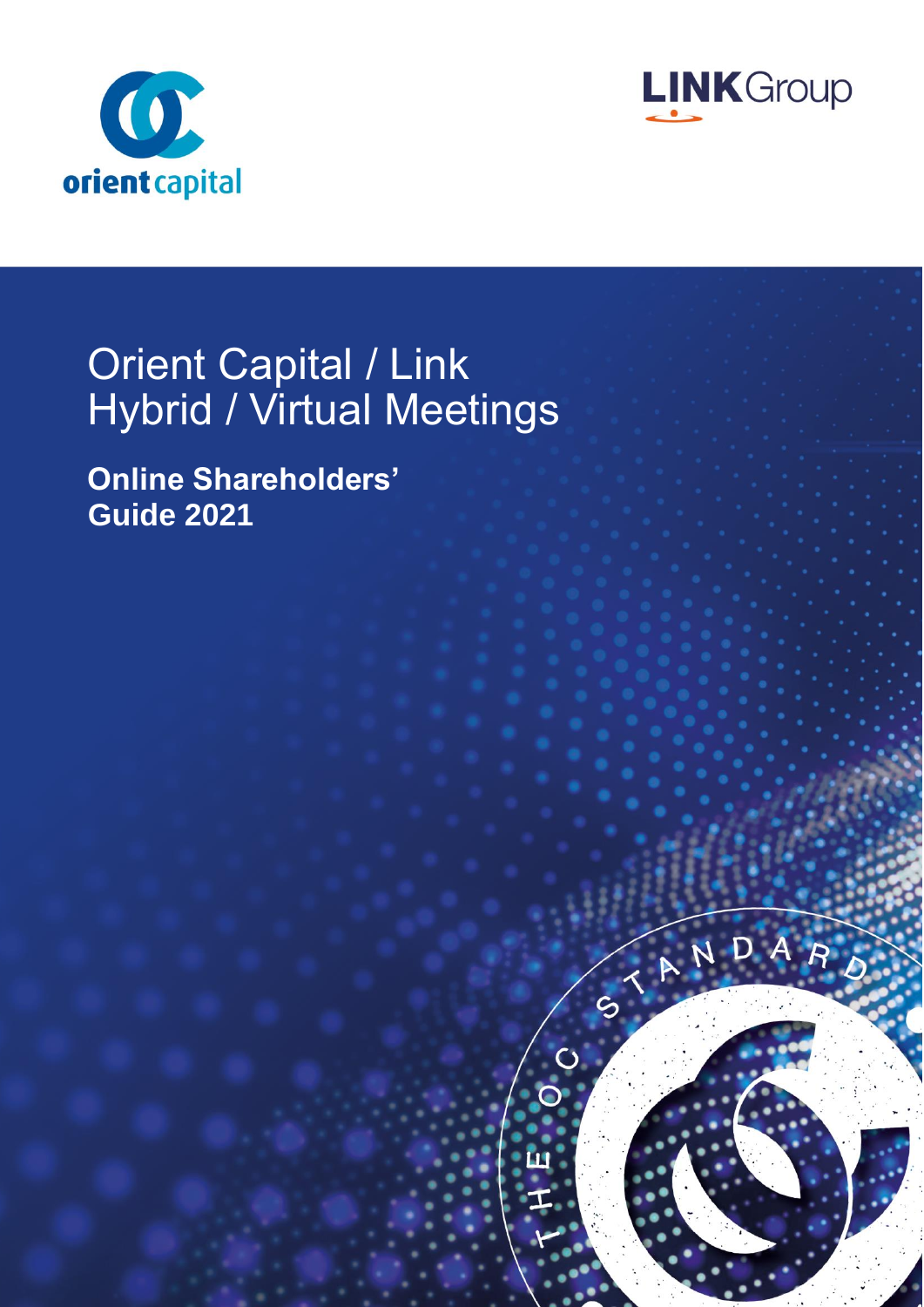



### Introduction

At the time of writing, COVID-19 restrictions and guidance are in place which prevent Provident Financial plc (PFG) from convening the AGM in the usual way. Whilst the Board of PFG are hopeful that such Government guidance and restrictions may be relaxed further prior to the AGM, PFG will continue to follow Government guidance. The Government's roadmap for easing lockdown restrictions published on 22 February 2021 envisages the potential for indoor events by 30 June 2021 (being the date of the PFG AGM). However, this roadmap is subject to a number of contingencies and there can be no guarantee that PFG will be able to meet as intended.

The health and safety of PFG's employees, shareholders and the wider communities in which it operate remains PFG's primary concern. PFG recognises that the AGM is an important event for shareholders and the Company is keen to ensure that shareholders are able to exercise their right to vote and participate at this year's AGM.

For this year's AGM, PFG are pleased to be able to provide a facility for shareholders to follow the meeting remotely, should they wish to do so. This can be done by accessing the AGM section of the PFG website here, [www.providentfinancial.com/investors/shareholderhub/agm-general](http://www.providentfinancial.com/investors/shareholderhub/agm-general-meetings)[meetings,](http://www.providentfinancial.com/investors/shareholderhub/agm-general-meetings) and following the link to the webcast using your smartphone, tablet or computer and follow the link to the webcast. You will need the latest versions of Chrome, Safari, Internet Explorer 11, Edge and Firefox.

Further details on how to join the meeting remotely are set out in the Notice of the 2021 AGM and in this document.

If you choose to participate online you will be able to view a live audio webcast of the meeting.

Shareholders attending the meeting remotely will not be able to vote in real time or submit questions during the meeting.

> **To login you must have your IVC and PIN (Your PIN is the last four digits of your IVC)**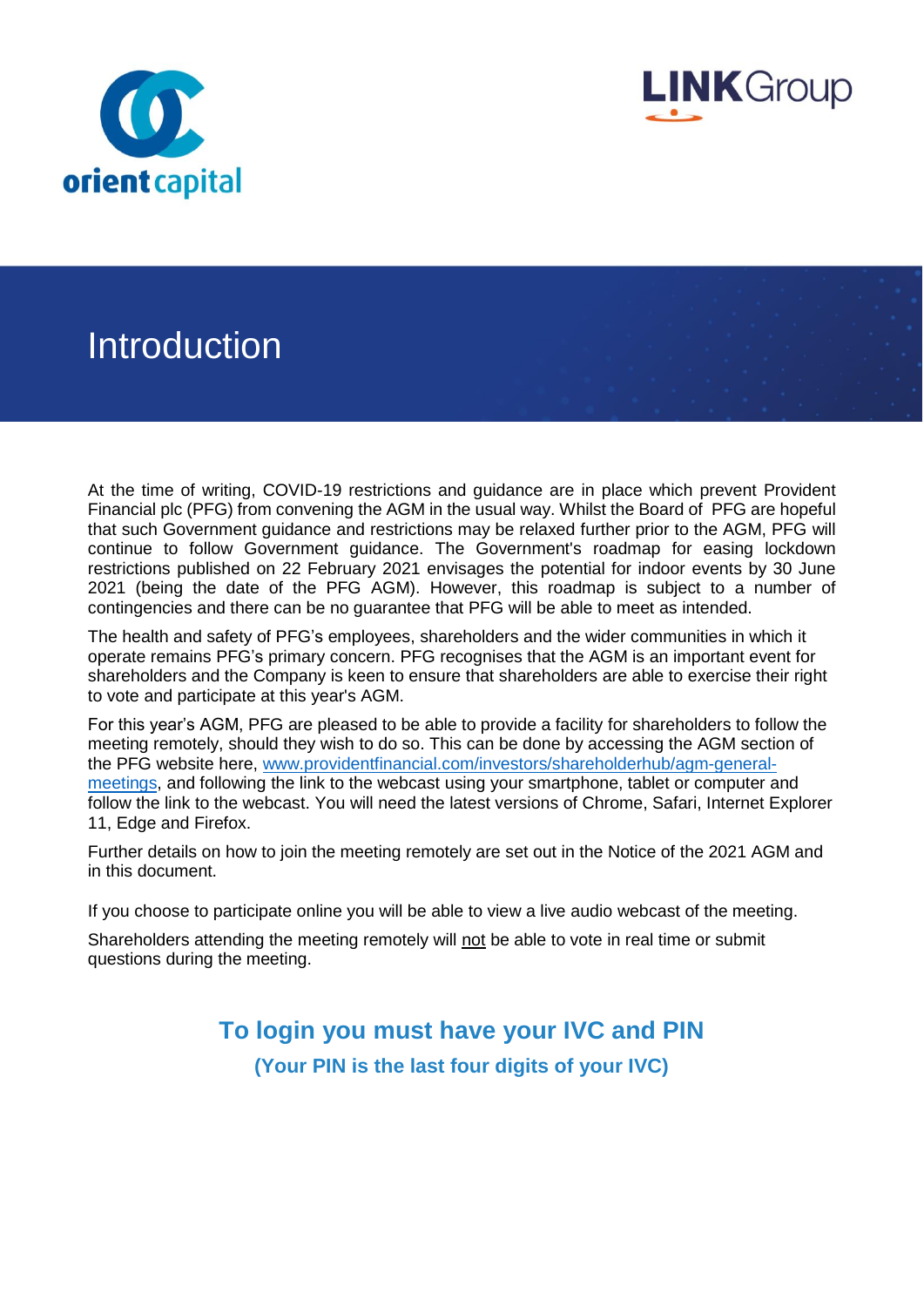



### Access

Once you have clicked through from the company website you will see the event landing page (see example) prompting you to enter your:

- a) IVC; and
- b) PIN code.

#### **You will be able to log into the site on 1.00pm, Wednesday 30 June 2021 (30 mins before start of meeting).**

To enter as a shareholder, enter your 11 digit IVC number (including any zeros) and PIN code (last 4 digits of your IVC). If you do not have an IVC code, please contact either Link Group as detailed above or the Company Secretary requesting a guest login.

| <b>LINK</b> Group                                                                                                                                                                                                    |
|----------------------------------------------------------------------------------------------------------------------------------------------------------------------------------------------------------------------|
| <b>Contract of Contract of Street</b>                                                                                                                                                                                |
| <b>Link Group AGM</b><br>Link Group will be holding their AGM on 16 September 2021 at 11:00. You<br>can log in here from 10:30 a.m. onwards.<br>For details on how to log in, please refer to the Notice of Meeting. |
| Shareholder Login                                                                                                                                                                                                    |
| <b>IVC</b>                                                                                                                                                                                                           |
| PIN                                                                                                                                                                                                                  |
| Login                                                                                                                                                                                                                |
| <b>B</b> Remember Login                                                                                                                                                                                              |
| System Requirements   Privacy Policy                                                                                                                                                                                 |

**LINK**Group

#### **Link Group AGM**

Link Group will be holding their AGM on 16 September 2021 at 11:00. You can log in here from 10:30 a.m. onwards.

For details on how to log in, please refer to the Notice of Meeting.

Shareholder Login

| <b>IVC</b>     |  |
|----------------|--|
|                |  |
| PIN            |  |
|                |  |
| Login          |  |
| Remember Login |  |

**System Requirements | Privacy Policy**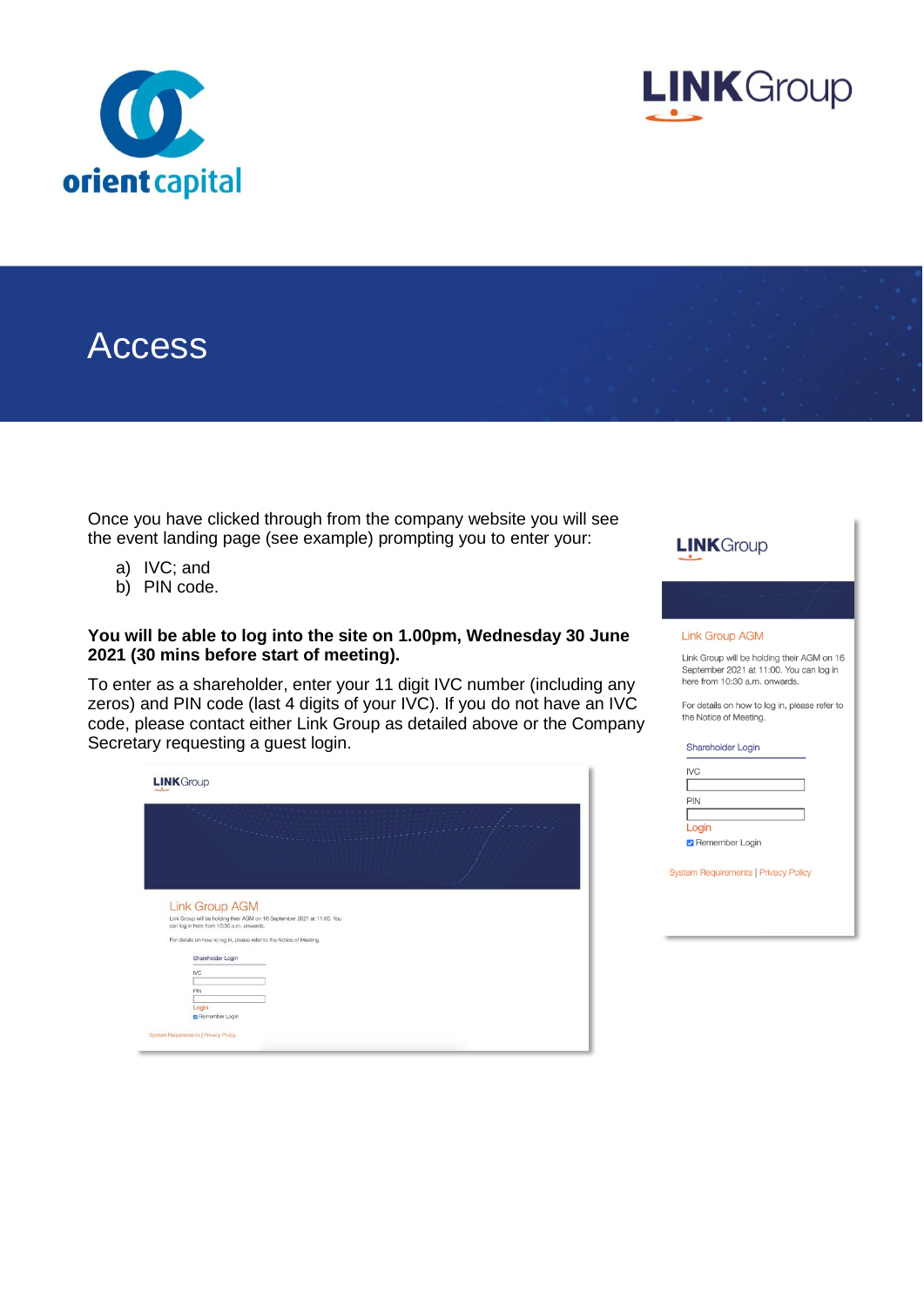



## Audiocast

When successfully authenticated, the following screen will be displayed, allowing you to launch the audio webcast to listen to the event.

The stream will start automatically once the meeting commences, with the synchronised presentation shown in the middle of the screen.

| LINKGroup                                                                                                                                                         |                                                                                  |                                        |                                 |
|-------------------------------------------------------------------------------------------------------------------------------------------------------------------|----------------------------------------------------------------------------------|----------------------------------------|---------------------------------|
|                                                                                                                                                                   |                                                                                  |                                        |                                 |
| <b>Link Group AGM</b><br>Welcome to the Link Group Webcast.<br>The live presentation will take place at<br>11:00 BST, 16 September 2021.<br><b>Launch Webcast</b> | <b>LINK</b> Group                                                                |                                        |                                 |
| Note: The webcast player can take approximately 30 - 40<br>secs to load all properties                                                                            | <b>LINK</b> Group                                                                | <b>WEBCASTING</b>                      | orient capital                  |
|                                                                                                                                                                   | $H$ $\Rightarrow$ $\cos 2t$ $\cos t$<br>The presentation will begin at 11:00 BST | <b>AL</b> 2018                         | ANDARO                          |
|                                                                                                                                                                   | All material copyright @ 2021 Link Group                                         | Part of Link Group   Corporate Markets | www.linkgroup.com<br>Powered By |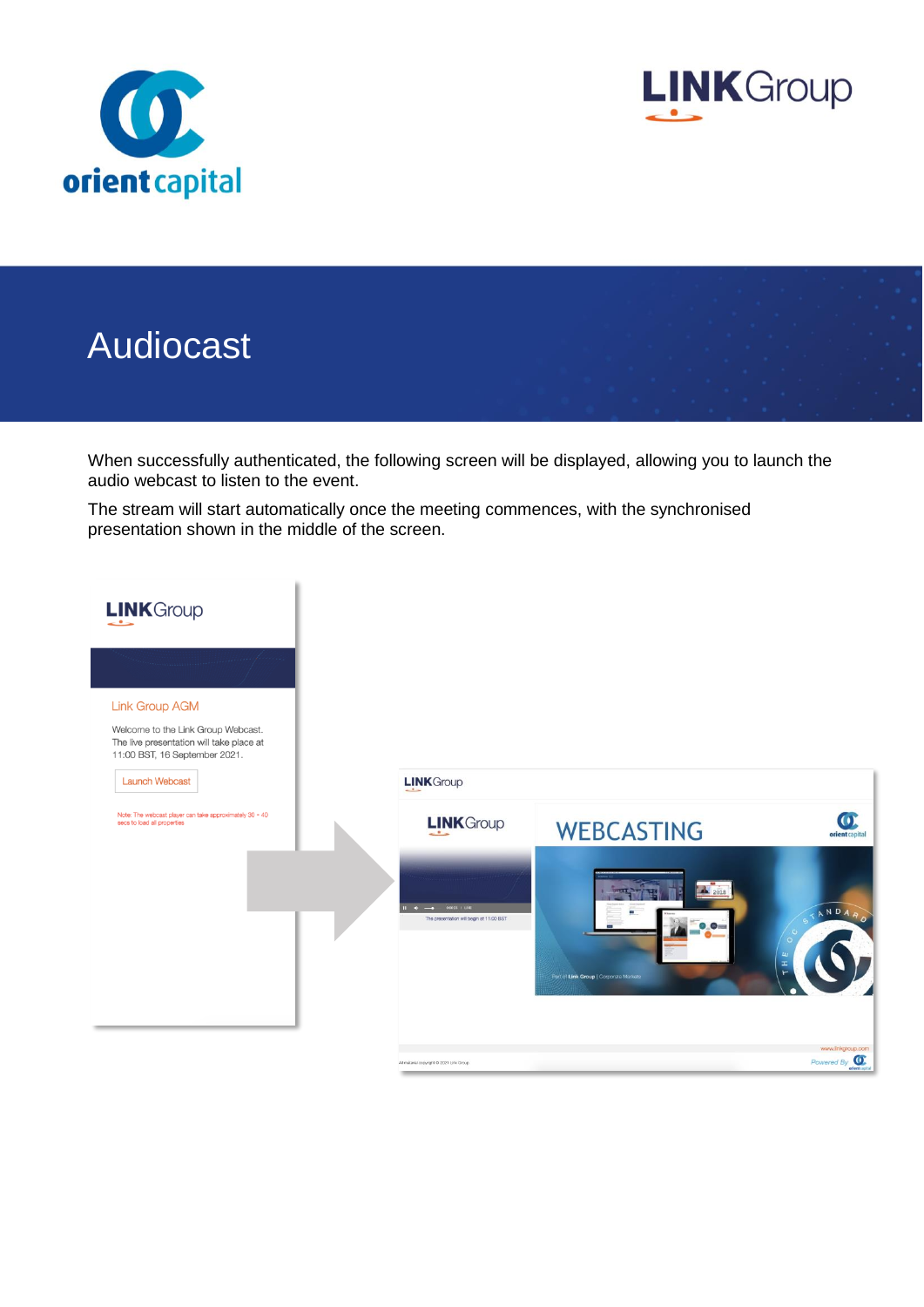



### Voting and Questions

If you choose to participate online you will be able to view a live webcast of the meeting. Shareholders attending the meeting remotely will not be able to vote in real time or submit questions during the meeting.

Accordingly, the Board of PFG strongly encourages shareholders to vote on all resolutions being proposed in advance of the AGM by completing by completing and submitting an online proxy appointment form in accordance with point 5 of the Explanatory Notes to the Notice of the Meeting.

Shareholders are also encouraged to submit questions in advance by emailing [Shareholder.questions@providentfinancial.com.](mailto:Shareholder.questions@providentfinancial.com) PFG will consider all questions received and, if appropriate and relating to the business of the AGM, provide a written response or publish answers on our website. Shareholders attending the AGM remotely will not be able to submit questions during the meeting.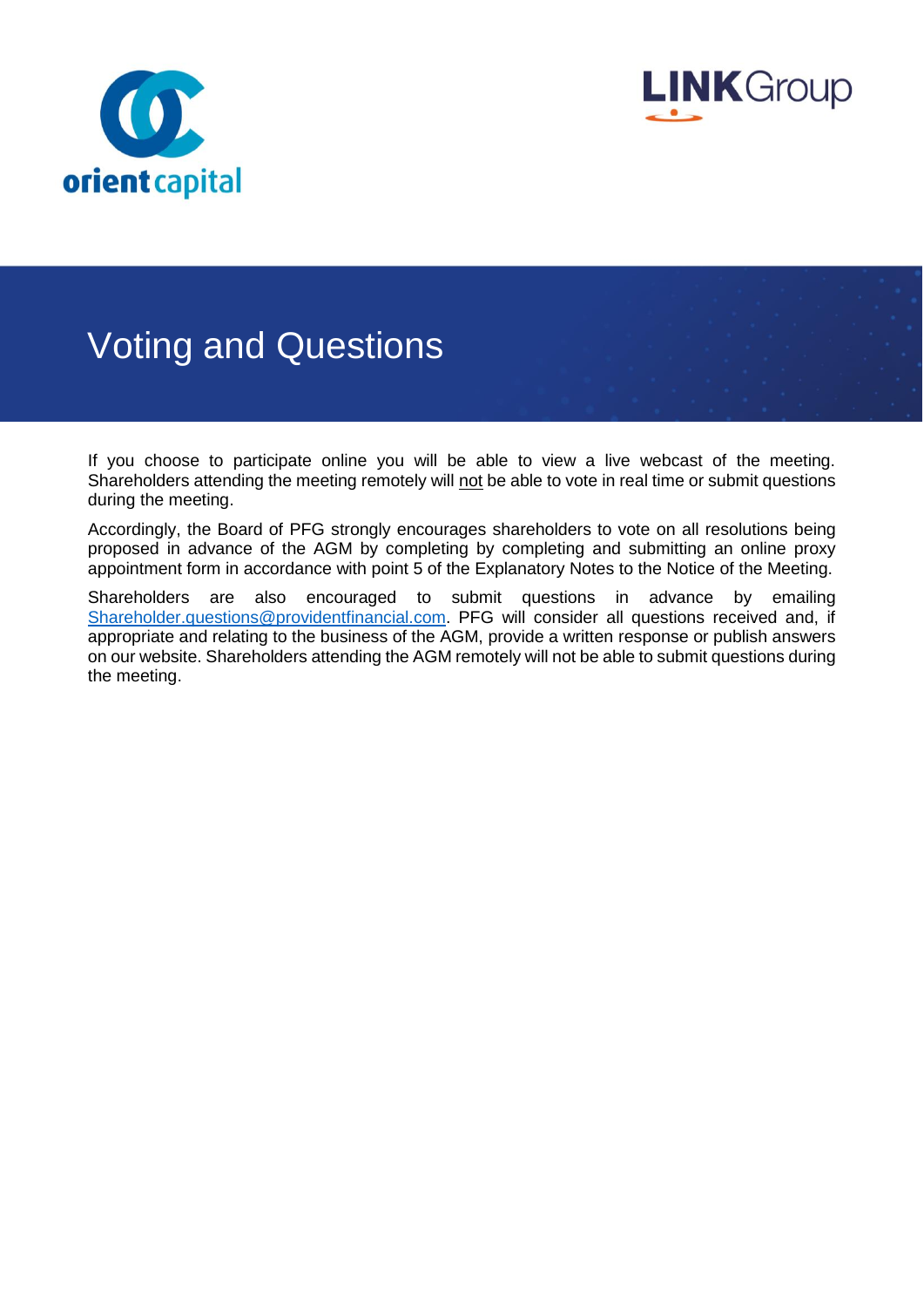



### **Downloads**

Viewers are able to download appropriate documents from the media player. Please click the 'Downloads' button at the bottom of the screen to see what is available to select. When you click on a link, the selected document will open in your browser.

Data usage for streaming the shareholders' meeting or downloading documents via the platform varies depending on individual use, the specific device being used for streaming or download (Android, iPhone, etc) and the network connection (3G, 4G).